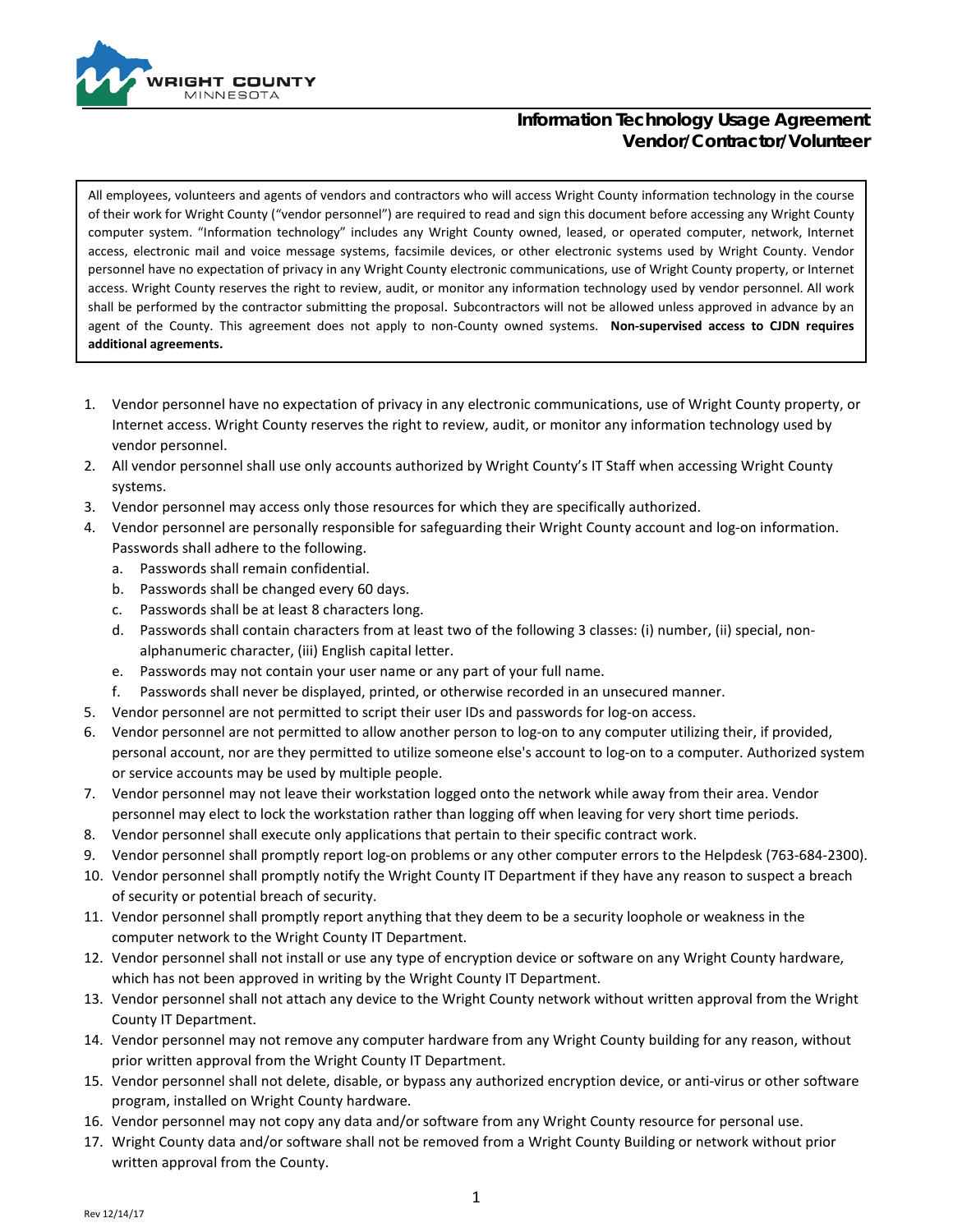

- 18. Vendor personnel are prohibited from intercepting or monitoring network traffic by any means, including the use of network sniffers, unless authorized in writing by the Wright County IT Department.
- 19. Vendor personnel may not utilize Wright County computer systems or networks for any of the following reasons:
	- a. Game playing
	- b. Internet surfing not required for their work activity
	- c. Non-Wright County related, work activity; including ANY personal use
	- d. Any illegal activity
	- e. Unapproved downloading of files from the Internet. If files are needed for your work, contact Wright County IT personnel
	- f. Access any non-Wright County E-mail (Vendors may access other e-mail via the Wright County Guest Wi-Fi Internet network)
	- g. Interfering with County Business
	- h. Vendor personnel may not use Wright County information technology to send or receive threatening, obscene, abusive, sexually explicit language or pictures.
- 20. Vendor personnel may not give out any Wright County computer information to anyone. Exception: other vendor personnel needing the information to complete tasks and who have signed this agreement. Information includes but is not limited to: IP addresses, security configurations, etc.
- 21. All data storage media shall be erased or destroyed prior to disposal process must meeting current Federal standards for data destruction or deliver media to Wright County IT for destruction.
- 22. All county data or software, not residing on County Equipment shall be erased or destroyed upon completion of work.
- 23. Vendor personnel may not remove or delete any computer software without the written approval of the Wright County IT Department.
- 24. Vendor personnel shall not attempt to obtain or distribute Wright County system or user passwords.
- 25. Vendor personnel shall not attempt to obtain or distribute door pass codes/passkeys to secured rooms at any Wright County facility for which they are not authorized.
- 26. All equipment issued to vendor personnel will be returned in good condition to Wright County upon termination of the Wright County/Vendor Personnel relationship.
- 27. Vendor personnel are prohibited from causing Wright County to break copyright laws.
- 28. Vendor personnel may not disclose of any private or confidential client information regardless of physical form or storage media (paper, computer, voice mail, microfiche, imaged). Vendor personnel will not attempt to access not public data for personal purposes. Attachment 2 "Responsibilities of Persons Who Have Access to Not Public Data has been read and its' conditions will be complied with by all vendor personnel.
- 29. Any vendor owned equipment that is used to access any Wright County Systems via any remote access or direct access system or connection must have current, licensed, updated and operating software including virus protection and appropriate firewall software. Use of non-vendor owned or controlled (personal) equipment (PC) is not allowed, internet connections and routers / access points are not included in this requirement. (Ok to use an Internet connection from a hotel, for example.)
- 30. The county is not liable for any damages to the vendor computer equipment that may occur while installing or using software or hardware connected to any County systems.
- 31. Use by vendor personnel of any Wright County information technology will acknowledge acceptance of the abovereferenced policies. Violation of the agreement may result in immediate suspension of the Vendor Personal's account. Any vendor employee who violates any of these policies shall be subject to disciplinary action, including total removal from the Wright County project as well as being subject to Minnesota civil and criminal liability. Disciplinary action may include Wright County requesting the vendor consider demotion, suspension and termination.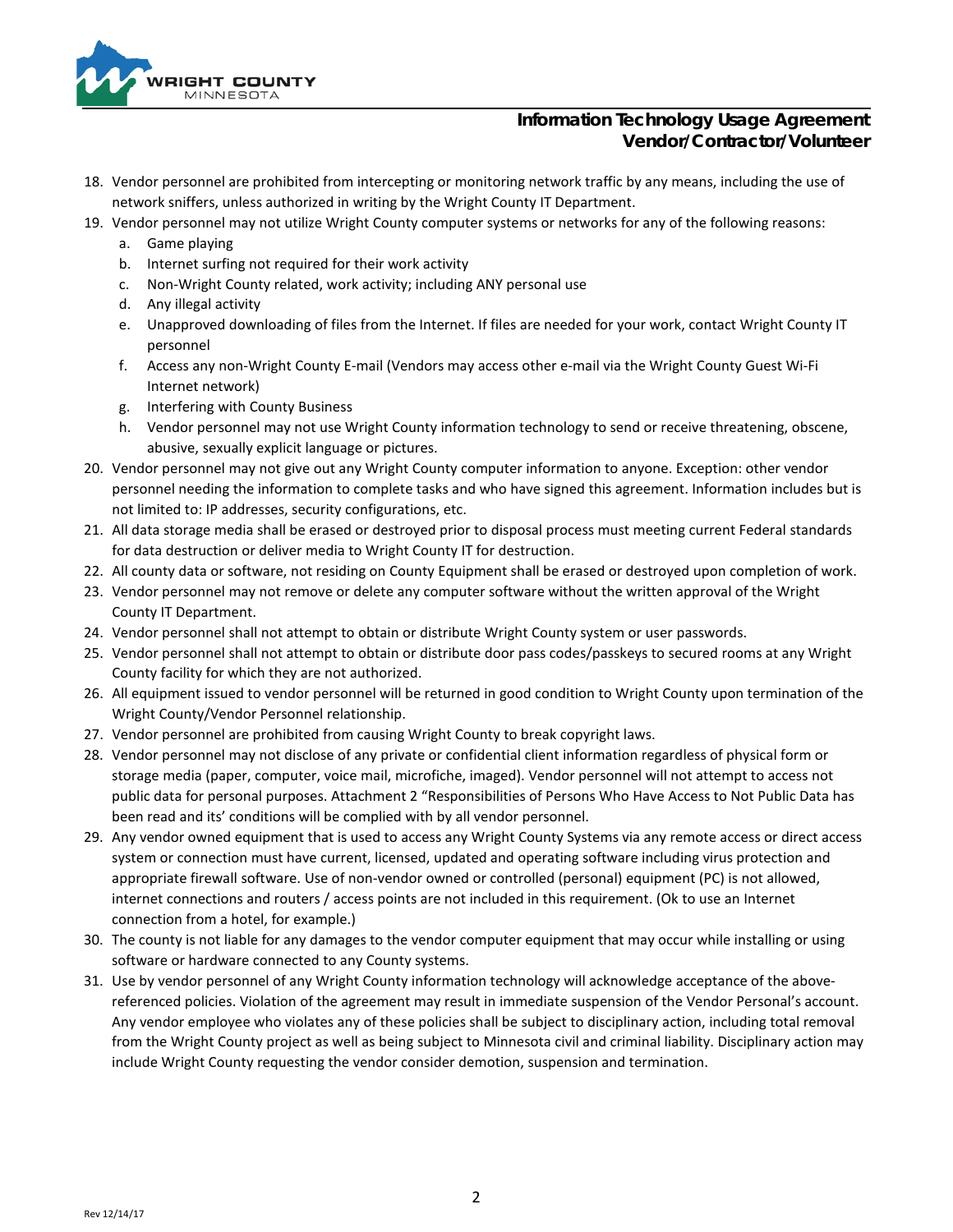

### **RESPONSIBILITIES OF PERSONS WHO HAVE ACCESS TO NOT PUBLIC DATA (VENDORS)**

As a vendor working with Wright County, you may have access to records containing information which is protected from unauthorized use. For example, you may have access to special work areas, computers or other files. This information is protected by law, policy, contracts, agreements, or licenses regarding the disclosure both at work and outside the office.

Unauthorized use of data includes making copies of data or computer software and related materials without the permission of the originator or data subject. Unauthorized disclosure of data means releasing information over the phone, in verbal conversations, and in written form. Unauthorized disclosure also includes using the information obtained in connection with your vendor work duties in any manner different from the scope of your specified duties.

Protection of this data from unauthorized use or disclosure depends on the cooperation of all staff and vendors. The information in this handout explains some of these restrictions on information within the County so that you will understand what information is protected and your responsibilities in regard to that information.

#### **NOT PUBLIC DATA**

The following describes the private and confidential types of information, the restrictions on the use of it, and some examples of each type of information. Attached to the handout is a form which describes your responsibilities and states the type of private/confidential data to be collected and the purpose for which the summary data is being prepared (if applicable). Your signature on the form provides verification that you have read and understand these responsibilities.

Not public data means any data which the law declares is not available to the public. It is a broad term which includes private, nonpublic, confidential, or protected nonpublic data, either singly or in any combination.

Frequntly, if the data you work with identifies a person it is private or confidential data. Use and access within the agency is restricted to those employees or vendors who need the information to do their jobs.

- A. Private data is government data maintained on individuals who are identified or can be identified in the data. Only the following persons are permitted access to private data:
	- 1. the individual who is the subject of the data or a designated representative;
	- 2. anyone to who the individual gives signed consent to view the data;
	- 3. employees whose work assignments reasonably require access to the data;
	- 4. anyone the law says can view the data

Examples of private data include most welfare system data about individual clients, medical data, child abuse data, pre-commitment screening investigations and pre-admission screening investigations, chemical dependency data about patients, and personnel data.

B. Confidential data is data that identifies individuals and cannot be disclosed to the public or even to the individual who is the subject of the data. The subject of the data CANNOT authorize anyone else to see or receive copies of the data by signing a consent for release of information.

Examples of confidential data are adoption data and the names of individuals who report child or vulnerable adult abuse. Some medical data is confidential if the medical care provider deems that access to the data will be harmful to the patient. Most investigations of individuals are confidential, but investigations involving corporations, agencies or vendors are protected nonpublic.

#### **PENALTIES FOR UNLAWFUL USE OF DATA**

The Minnesota Government Data Practices Act, MN Statutes, Chapter 13, provides for disciplinary action for any government employee who knowingly violates the provisions of the Act. Any person, even those who are not employees, who willfully violate the provisions of the Act, may be charged with a misdemeanor.